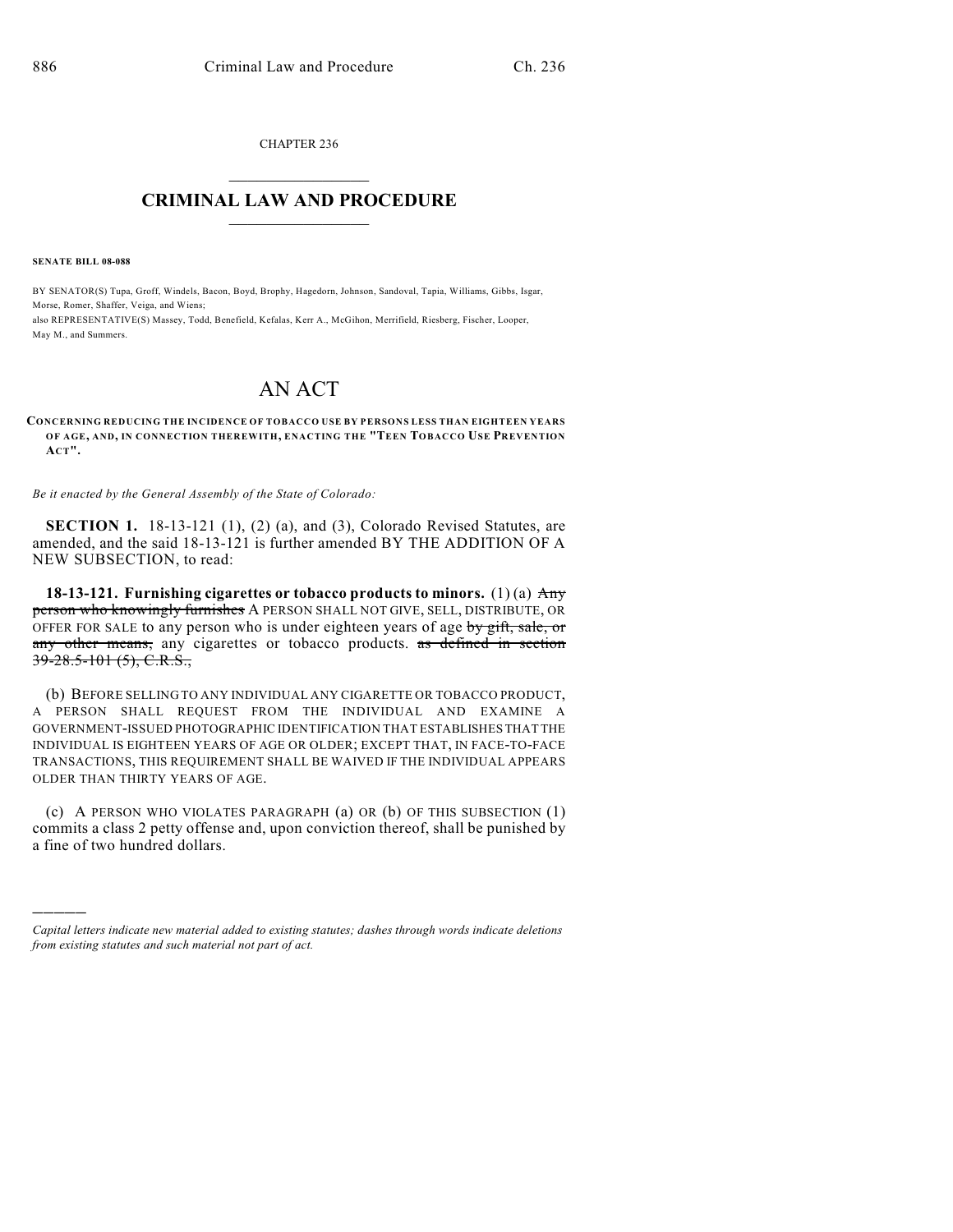(d) It shall be an affirmative defense to a prosecution under PARAGRAPH (a) OF this subsection (1) that the person furnishing the CIGARETTE OR tobacco product was presented with and reasonably relied upon a document which THAT identified the **person** INDIVIDUAL receiving the CIGARETTE OR tobacco product as being eighteen years of age or older.

(2) (a) Any person who is under eighteen years of age and who purchases or attempts to purchase any cigarettes or tobacco products as defined in section  $39-28.5-101(5)$ , C.R.S., commits a class 2 petty offense and, upon conviction thereof, shall be punished by a fine of one hundred dollars; except that, following a conviction or adjudication for a first offense under this subsection (2), the court in lieu of the fine may sentence the person to participate in a tobacco education program. The court may allow a person convicted under this subsection (2) to perform community service and be granted credit against the fine and court costs at the rate of five dollars for each hour of work performed for up to fifty percent of the fine and court costs.

(3) Nothing in this section shall be construed to prohibit any statutory or home-rule municipality from enacting an ordinance which THAT prohibits a person under eighteen years of age from purchasing any cigarettes or tobacco products as defined in section  $39-28.5-101(5)$ , C.R.S., or imposes requirements more stringent than provided in this section.

(5) AS USED IN THIS SECTION, "TOBACCO PRODUCT" MEANS ANY PRODUCT THAT CONTAINS OR IS DERIVED FROM TOBACCO AND IS INTENDED TO BE INGESTED OR INHALED BY OR APPLIED TO THE SKIN OF AN INDIVIDUAL; EXCEPT THAT "TOBACCO PRODUCT" DOES NOT MEAN ANY PRODUCT THAT THE FOOD AND DRUG ADMINISTRATION OF THE UNITED STATES DEPARTMENT OF HEALTH AND HUMAN SERVICES HAS APPROVED AS A TOBACCO USE CESSATION PRODUCT.

**SECTION 2.** Article 14 of title 25, Colorado Revised Statutes, is amended BY THE ADDITION OF A NEW PART to read:

## PART 3 TOBACCO USE BY MINORS

**25-14-301. Possession of cigarettes or tobacco products by a minor prohibited.** (1) THIS SECTION SHALL BE KNOWN AND MAY BE CITED AS THE "TEEN TOBACCO USE PREVENTION ACT".

(2) (a) POSSESSION OF A CIGARETTE OR TOBACCO PRODUCT BY A PERSON WHO IS UNDER EIGHTEEN YEARS OF AGE IS PROHIBITED.

(b) IT SHALL NOT BE AN OFFENSE UNDER PARAGRAPH (a) OF THIS SUBSECTION (2) IF THE PERSON UNDER EIGHTEEN YEARS OF AGE WAS ACTING AT THE DIRECTION OF AN EMPLOYEE OF A GOVERNMENTAL AGENCY AUTHORIZED TO ENFORCE OR ENSURE COMPLIANCE WITH LAWS RELATING TO THE PROHIBITION OF THE SALE OF CIGARETTES AND TOBACCO PRODUCTS TO MINORS.

(3) AS USED IN THIS SECTION, UNLESS THE CONTEXT OTHERWISE REQUIRES: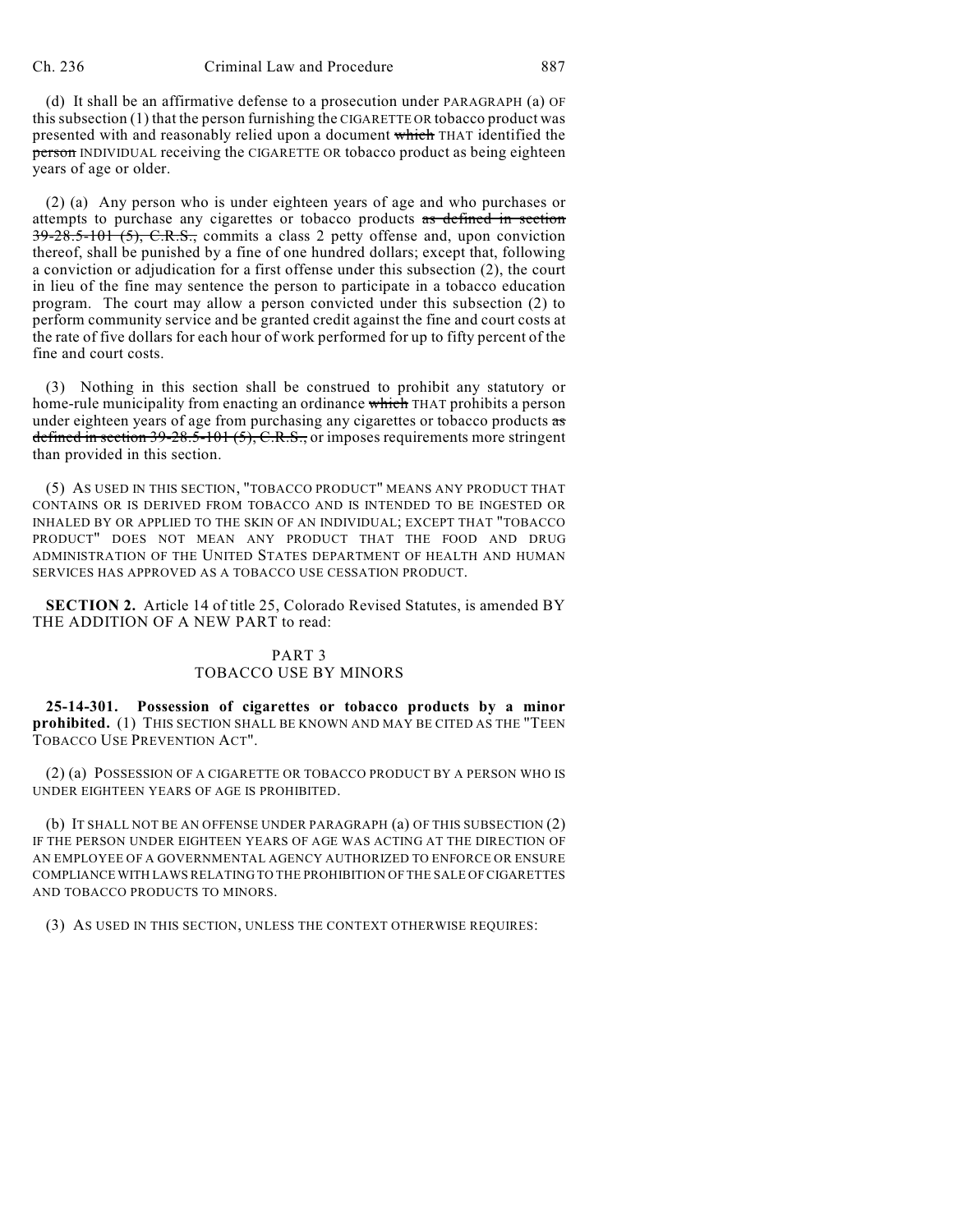(a) "CIGARETTE" SHALL HAVE THE SAME MEANING AS SET FORTH IN SECTION 39-28-202 (4), C.R.S.

(b) "POSSESSION" MEANS THAT A PERSON:

(I) HAS OR HOLDS ANY AMOUNT OF CIGARETTES OR TOBACCO PRODUCTS ANYWHERE ON HIS OR HER PERSON;

(II) OWNS OR HAS CUSTODY OF CIGARETTES OR TOBACCO PRODUCTS; OR

(III) HAS CIGARETTES OR TOBACCO PRODUCTS WITHIN HIS OR HER IMMEDIATE PRESENCE AND CONTROL.

(c) "TOBACCO PRODUCT" SHALL HAVE THE SAME MEANING AS SET FORTH IN SECTION 18-13-121 (5), C.R.S.

(4) NOTHING IN THIS SECTION SHALL BE CONSTRUED TO PROHIBIT ANY STATUTORY OR HOME-RULE MUNICIPALITY FROM ENACTING AN ORDINANCE THAT PROHIBITS THE POSSESSION OF CIGARETTES OR TOBACCO PRODUCTS BY A PERSON WHO IS UNDER EIGHTEEN YEARS OF AGE OR IMPOSES REQUIREMENTS MORE STRINGENT THAN PROVIDED IN THIS SECTION.

(5) A VIOLATION OF PARAGRAPH (a) OF SUBSECTION (2) OF THIS SECTION IS A NONCRIMINAL OFFENSE.

**SECTION 3.** 25-14-103.5 (2) (c), (2) (d), and (5), Colorado Revised Statutes, are amended to read:

**25-14-103.5. Prohibition against the use of tobacco products on school property - legislative declaration - education program - special account.** (2) As used in this section, unless the context otherwise requires:

(c) "Tobacco PRODUCT" means cigarettes, cigars, cheroots, stogies, periques, granulated, plug cut, crimp cut, ready rubbed, and other smoking tobacco, snuff, snuff flour, cavendish, plug and twist tobacco, fine-cut and other chewing tobaccos, shorts, refuse scraps, clippings, cuttings and sweepings of tobacco, and other kinds and forms of tobacco, prepared in such manner as to be suitable for chewing or for smoking in a cigarette, pipe, or otherwise, or both for chewing and smoking. "Tobacco" also includes cloves or any other product that is packaged for smoking SHALL HAVE THE SAME MEANING AS SET FORTH IN SECTION 18-13-121 (5), C.R.S.

(d) "Use" means the lighting, chewing,  $\overline{\text{and}}$  smoking, INGESTION, OR APPLICATION of any tobacco product.

(5) The board of education of each school district is authorized to seek and accept gifts, donations, or grants of any kind from any private or charitable source or from any governmental agency to meet expenses required by this section. Such gifts, donations, and grants shall be accounted for separately, and, to the extent that such moneys are available, the board of education of each school district may maintain and operate an educational program designed to assist students, faculty, and staff to avoid and discontinue the use of tobacco PRODUCTS. Such program shall be offered